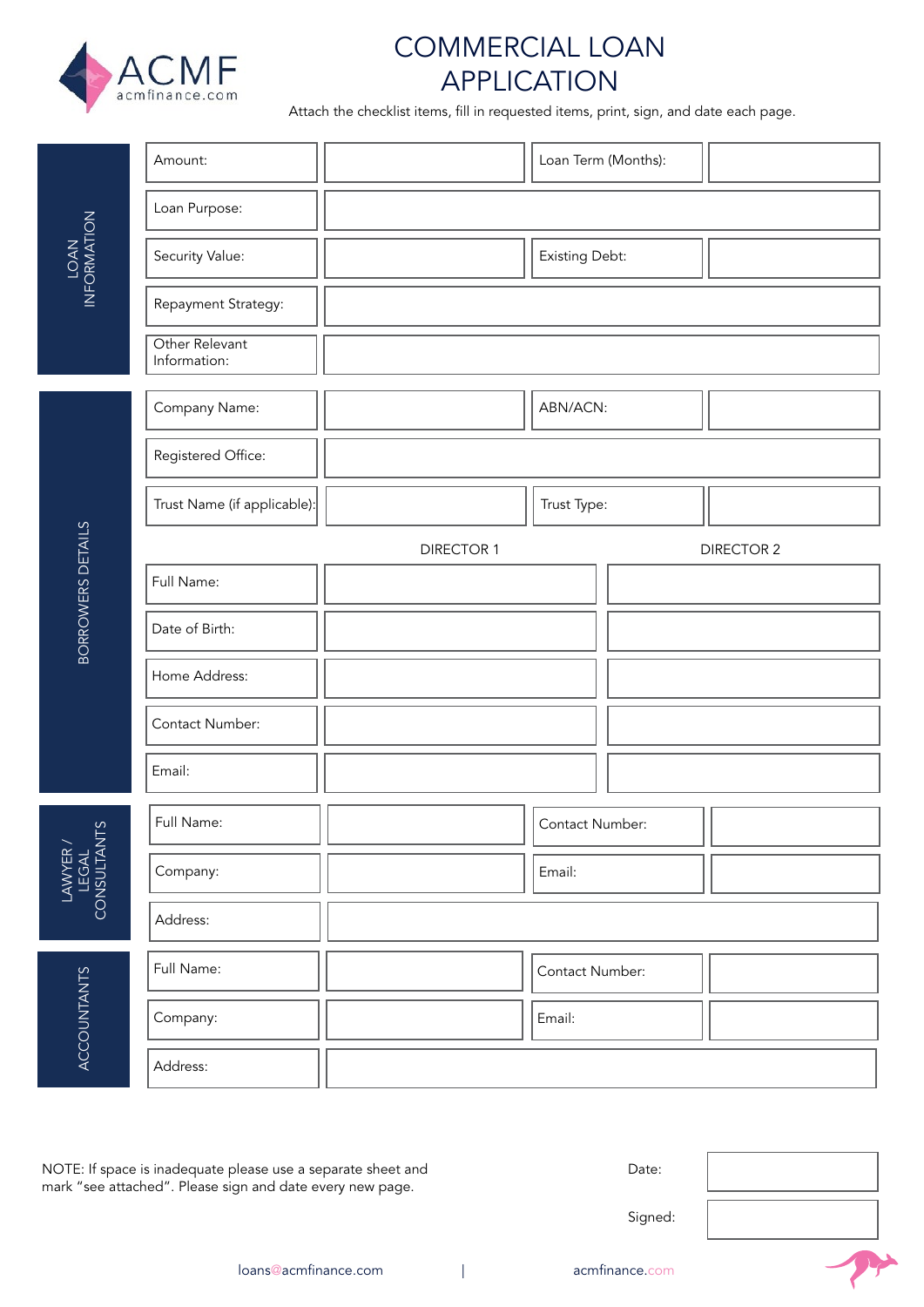

 $\int$  (if

 $\int$  (if







# SECURITY OFFERED



|                                                                                                                                    | Address                                                                                                                                                                     |                                                                                      | Value Estimate | Description | Debt Amount |       | <b>Property Address</b>                                                | Value Estimate | Lenders Name | Liabilities |  |
|------------------------------------------------------------------------------------------------------------------------------------|-----------------------------------------------------------------------------------------------------------------------------------------------------------------------------|--------------------------------------------------------------------------------------|----------------|-------------|-------------|-------|------------------------------------------------------------------------|----------------|--------------|-------------|--|
| Security 1                                                                                                                         |                                                                                                                                                                             |                                                                                      |                |             |             |       |                                                                        |                |              |             |  |
| Security 2<br>(if applicable)                                                                                                      |                                                                                                                                                                             |                                                                                      |                |             |             |       |                                                                        |                |              |             |  |
| Security 3<br>(if applicable)                                                                                                      |                                                                                                                                                                             |                                                                                      |                |             |             |       |                                                                        |                |              |             |  |
| <b>BORROWER</b>                                                                                                                    | <b>Business Activity:</b>                                                                                                                                                   |                                                                                      |                |             |             |       | <b>TOTAL</b>                                                           |                | <b>TOTAL</b> |             |  |
|                                                                                                                                    | <b>Business Name:</b>                                                                                                                                                       |                                                                                      |                |             |             |       | DIRECTOR 1 FINANCIAL POSITION STATEMENT (REAL ESTATE ONLY)             |                |              |             |  |
| GUARANTOR                                                                                                                          | <b>Business Activity:</b>                                                                                                                                                   |                                                                                      |                |             |             |       | <b>Property Address</b>                                                | Value Estimate | Lenders Name | Liabilities |  |
|                                                                                                                                    | Business Name:                                                                                                                                                              |                                                                                      |                |             |             |       |                                                                        |                |              |             |  |
| $\mathbb{B}\mathsf{Y}$                                                                                                             | Read and Sign Privacy Form                                                                                                                                                  |                                                                                      |                |             |             |       |                                                                        |                |              |             |  |
| SUPPLIED                                                                                                                           | 100 Point Identification (ID) In Colour for each director and guarantor<br>Latest COUNCIL Rate Notices - (note not reminder notices)                                        |                                                                                      |                |             |             |       |                                                                        |                |              |             |  |
|                                                                                                                                    | Latest LAND TAX ASSESSMENTS Notices (note not reminder notices)                                                                                                             |                                                                                      |                |             |             |       |                                                                        |                |              |             |  |
|                                                                                                                                    | Latest WATER Rate Notices - (note not reminder notices)                                                                                                                     |                                                                                      |                |             |             |       | <b>TOTAL</b>                                                           |                | <b>TOTAL</b> |             |  |
| DOCUMENTS TO BE<br>CLIENT                                                                                                          | Current or Old Valuations (if available - old used only for historical background only)<br>Consultant List if a construction loan (attach only if applicable or strike out) |                                                                                      |                |             |             |       |                                                                        |                |              |             |  |
| $\overline{O}$<br>LIST                                                                                                             |                                                                                                                                                                             | Purchase Contract (or original purchase contract - only if applicable or strike out) |                |             |             |       | DIRECTOR 2 FINANCIAL POSITION STATEMENT (REAL ESTATE ONLY)             |                |              |             |  |
|                                                                                                                                    | Other - as Requested                                                                                                                                                        |                                                                                      |                |             |             |       | Property Address The Manuel Collumn Value Estimate Change Lenders Name |                |              | Liabilities |  |
|                                                                                                                                    |                                                                                                                                                                             |                                                                                      |                |             |             |       |                                                                        |                |              |             |  |
|                                                                                                                                    |                                                                                                                                                                             |                                                                                      |                |             |             |       |                                                                        |                |              |             |  |
|                                                                                                                                    |                                                                                                                                                                             |                                                                                      |                |             |             |       |                                                                        |                |              |             |  |
|                                                                                                                                    |                                                                                                                                                                             |                                                                                      |                |             |             |       |                                                                        |                |              |             |  |
|                                                                                                                                    |                                                                                                                                                                             |                                                                                      |                |             |             |       | <b>TOTAL</b>                                                           |                | <b>TOTAL</b> |             |  |
|                                                                                                                                    |                                                                                                                                                                             |                                                                                      |                |             |             |       |                                                                        |                |              |             |  |
| NOTE: If space is inadequate please use a separate sheet and<br>mark "see attached". Please sign and date every new page.<br>Date: |                                                                                                                                                                             |                                                                                      |                |             |             | Date: |                                                                        |                |              |             |  |
|                                                                                                                                    |                                                                                                                                                                             |                                                                                      |                | Signed:     |             |       |                                                                        |                | Signed:      |             |  |

### COMPANY FINANCIAL POSITION STATEMENT